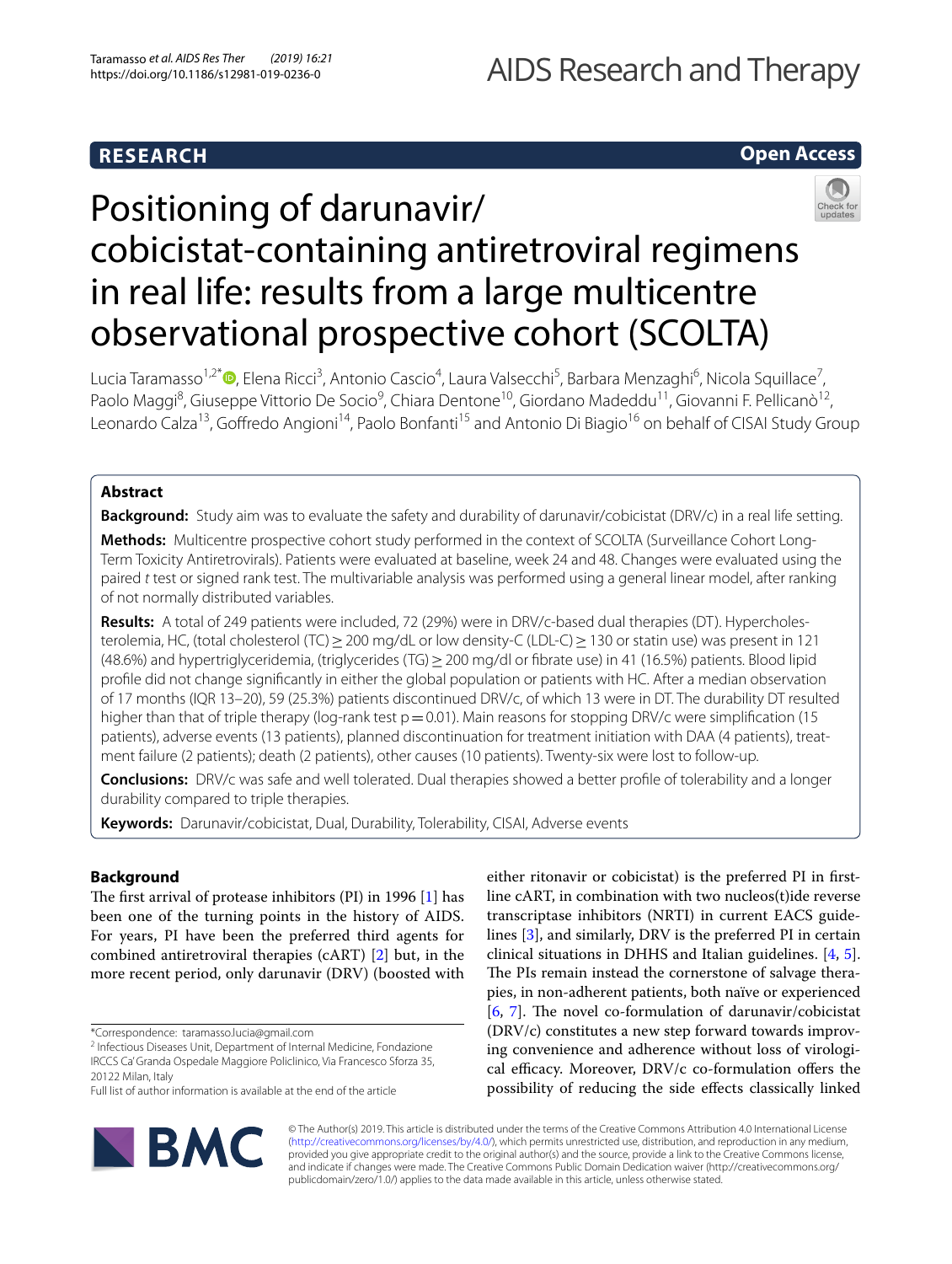to ritonavir boosting use, including multiple drug interactions, metabolic and gastrointestinal efects [[8,](#page-6-7) [9](#page-6-8)]. Clinical trials of  $DRV/c$  showed promising results of efficacy and tolerability in both frst line [\[10](#page-6-9), [11](#page-6-10)] and switch strategies [[12](#page-6-11), [13](#page-6-12)], with high viral response also in experienced patients with history of previous virological failures and exposure to multiple antiretroviral classes [[10](#page-6-9)].

Moreover, triple combinations of antiretrovirals have been the standard treatment for HIV infection, but the recent advent of more potent and safer antiretrovirals has renewed the interest for simpler HIV regimens. However, besides clinical trials, data on real-life experience with DRV/c both in dual or standard triple therapy are still scarce, and mainly based on retrospective studies [\[14,](#page-6-13) [15](#page-6-14)] or restricted to mono or dual therapies [\[16](#page-6-15)].

The aim of the present study is to evaluate DRV/c durability and tolerability in dual as well as in triple therapy, using data from the SCOLTA prospective study cohort, a real-life setting.

# **Materials and methods**

The SCOLTA (Surveillance Cohort Long-Term Toxicity Antiretrovirals) project is a multicentre and observational study, started in 2002, that follows HIV-infected people who start a new drug prospectively, with the aim of identifying toxicities and adverse events in real-life setting.

For the present study, all patients aged>18 years who started DRV/c in the participating centers, in either frst line or switch strategies, were considered eligible.

Demographic, clinical and laboratory data, including CD4+T-cell count (CD4), HIV-RNA, creatinine level and metabolic data such as total cholesterol (TC), triglycerides (TG), LDL-cholesterol (LDL), HDL-cholesterol (HDL), were prospectively collected in anonymous form in a central database at the moment of initiation of DRV/c and every 24 weeks. For patients experienced to antiretroviral treatment, data on the previous antiretrovirals and cumulative exposure to antiretroviral therapy were collected.

Estimated glomerular fltration rate (eGFR) was calculated using Cockroft-Gault equation [[17\]](#page-6-16). Hypercholesterolemia (HC) was defined as  $TC \geq 200$  mg/dL or LDL≥130 or statin use. Hypertriglyceridemia (HT) was defined as  $TG \geq 200$  mg/dl or fibrate use.

Patients were described using frequency for categorical variables and mean (standard deviation, SD) or median (interquartile range, IQR) for continuous variables. DRVcontaining dual and triple therapy groups were compared using heterogeneity Chi square test (of Fisher's or Mantel-Hanszel test as appropriate), analysis of variance or Mann-Withney U test, respectively, as regards baseline characteristics. Patients were evaluated at baseline

(T0), week 24 (T1) and week 48 (T2). Change from T0 was evaluated using the paired t-test for continuous variables if normally distributed and the signed rank test if not. Changes in eGFR, CD4, and lipids at T1 and T2 were subsequently compared between patients on dual and on triple therapy using analysis of variance or Mann-Withney U test, respectively.

Changes in eGFR were also compared in groups of patients taking tenofovir disoproxil fumarate (TDF) or not as part of their ART regimen, using the analysis of variance to perform the between-groups comparison.

The multivariable analysis was performed using a general linear model, after ranking of not normally distributed variables, if any. The durability of DRV/c treatment was defined as the time on continuous DRV/c use. The discontinuation or changing of other components of the ART regimen was not considered in durability analysis. Hazard ratio for discontinuation of DRV/c were calculated from ftting a Cox regression model and durability was represented throughout Kaplan–Meier plot. Diferences were considered significant for p values < 0.05.

Grade 3–4 adverse events and treatment interruptions were recorded and detailed in the central database when they occurred [[18\]](#page-6-17). Data collection started in May 2016, and continued till present (last data merger in March 2019).

The study protocol was approved by the local ethics committees of the participating centres and written consent was obtained from all participants.

#### **Results**

We identifed 249 HIV-infected patients who started  $DRV/c$  containing antiretroviral regimens. The general characteristics of the patients are showed in Table [1.](#page-2-0)

Among them, 182 were males (73.1%), 235 Caucasian (94.4%). Mean age was  $48.0 \, (\pm 10.4)$  years, similar in both sexes. Nine patients (3.6%) were cART naïve.

Seventy-two (28.9%) were in DRV/c-based dual therapies and 177 (71.1%) in DRV/c triple therapy (Fig. [1](#page-3-0)); 76.4% and 77.4% respectively switched to DRV/c from regimens already including DRV.

Among them  $(N=192$  subjects) the median time on previous DRV treatment was 26 months (IQR 14–44). Follow up at 24 and 48 weeks was available for 239 (96.9%) and 181 (72.7%) patients, respectively. Sex and risk factor for HIV infection were diferent by groups, as well as time on previous PI and ART in general. Patients on dual therapy were also more likely hypercholesterolemic. On the whole, HC was present in 48.6% and HT in 16.5% of patients, similar in dual and triple therapy groups. At 24 and 48 weeks after DRV/c initiation CD4 increased, without signifcant diferences between dual and triple therapy (Table [2\)](#page-3-1).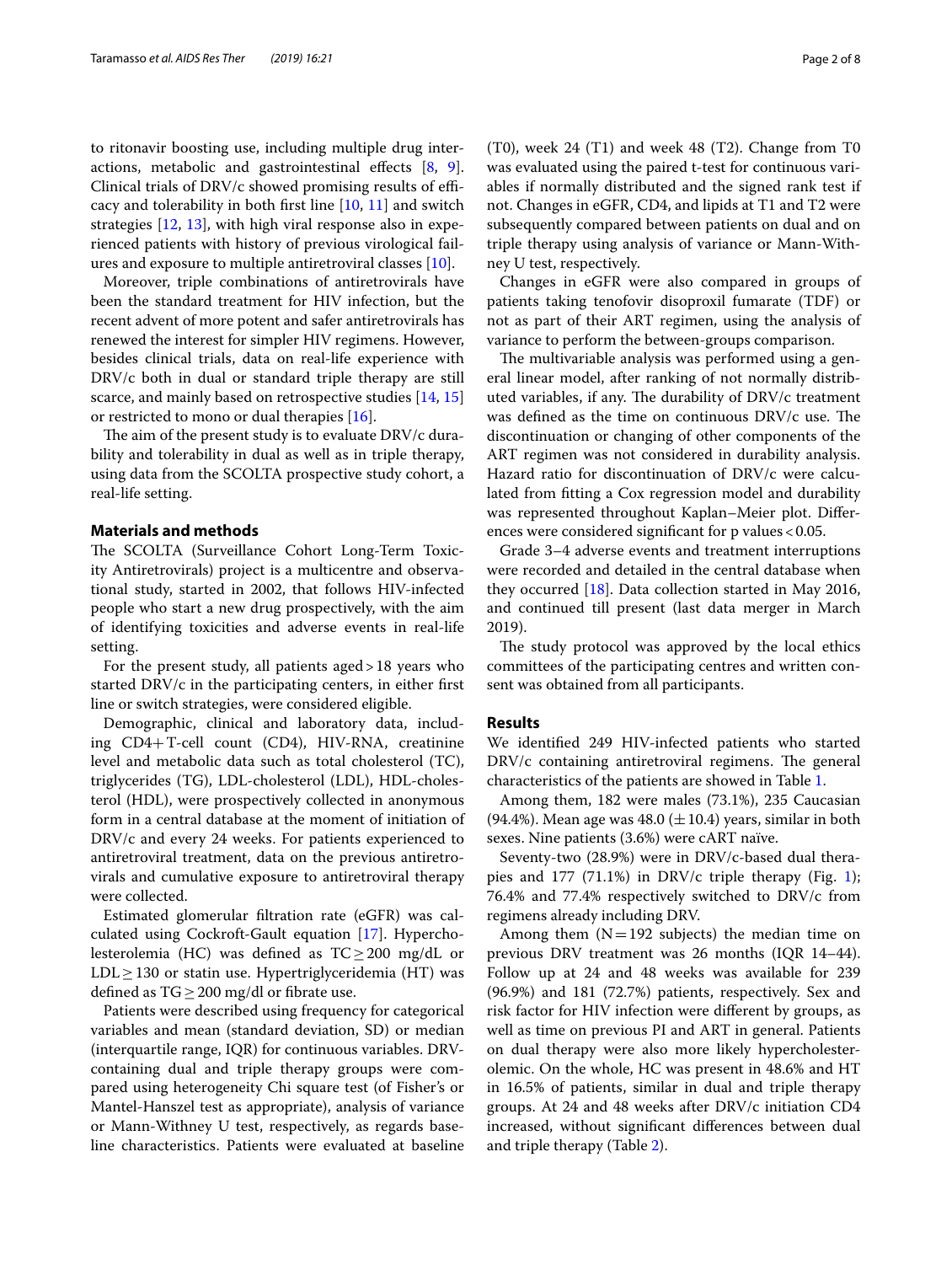|                                       | <b>Dual therapy</b> |              | <b>Triple therapy</b> |              | P        |
|---------------------------------------|---------------------|--------------|-----------------------|--------------|----------|
|                                       | N                   | $\%$         | N                     | $\%$         |          |
| Enrolled patients                     | 72                  | 28.9         | 177                   | 71.1         |          |
| Female                                | 28                  | 38.9         | 39                    | 22.0         | 0.007    |
| Risk factor for HIV acquisition       |                     |              |                       |              |          |
| Sexual                                | 30                  | 41.7         | 103                   | 58.2         |          |
| Intravenous drug use                  | 29                  | 40.3         | 46                    | 26.0         |          |
| Transfusion/vertical/unknown          | 13                  | 5.6          | 28                    | 1.1          | 0.04     |
| Ethnicity                             |                     |              |                       |              |          |
| Caucasian                             | 70                  | 97.2         | 165                   | 93.2         |          |
| Other                                 | $\overline{2}$      | 2.8          | 12                    | 6.8          | 0.21     |
| Naive                                 | $\mathbf{1}$        | 1.4          | 8                     | 4.5          | 0.45     |
| CDC stage                             |                     |              |                       |              |          |
| А                                     | 15                  | 20.8         | 47                    | 26.6         |          |
| B                                     | 40                  | 55.6         | 68                    | 38.4         |          |
| C                                     | 17                  | 23.6         | 62                    | 35.0         | $0.59*$  |
| HIVRNA > 50 copies/mL at T0**         | 11                  | 15.5         | 12                    | 7.1          | 0.04     |
| Previous regimen including**          |                     |              |                       |              |          |
| P                                     | 61                  | 85.9         | 161                   | 95.3         | 0.01     |
| <b>NNRTI</b>                          | 15                  | 21.1         | $\overline{4}$        | 2.4          | < 0.0001 |
| Hypercholesterolemia                  | 44                  | 61.1         | 77                    | 43.5         | 0.03     |
| Hypertriglyceridemia                  | 11                  | 15.3         | 30                    | 16.9         | 0.67     |
|                                       | Mean or median      | SD or IQR    | Mean or median        | SD or IQR    |          |
| Mean age, SD (years)                  | 50.2                | 10.8         | 48.2                  | 10.1         | 0.17     |
| Mean CD4, SD (cells/mm <sup>3</sup> ) | 625                 | 381          | 581                   | 343          | 0.37     |
| Median time on PI, IQR (years)        | 8.8                 | $5.9 - 11.5$ | 5.8                   | $2.5 - 10.0$ | 0.001    |
| Median time on NNRTI, IQR (years)     | 2.4                 | $0.9 - 4.8$  | 1.6                   | $0.1 - 5.3$  | 0.12     |
| Median time on ART, IQR (years)       | 18.1                | $7.8 - 21.0$ | 9.0                   | $3.2 - 17.9$ | < 0.0001 |
| Mean eGFR, SD (mL/min)                | 94.2                | 20.3         | 96.3                  | 23.6         | 0.50     |

# <span id="page-2-0"></span>**Table 1 Baseline characteristics of 249 patients enrolled in the DRV/COBI cohort**

SD: Standard deviation; PI: protease inhibitors; NNRTI: non nucleoside reverse transcriptase inhibitors; IQR: interquartile range; eGFR: estimated glomerular fltration rate

\* Mantel–Haenszel Chi square test

\*\* Experienced patients, n=240

As compared to baseline, eGFR signifcantly decreased at T1 and T2. Comparing eGFR trend in groups of patients on tenofovir (122, 49.2%) as potentially kidney-damaging drug we found that eGFR change from baseline was more marked in patients taking tenofovir than in others:  $-9.5 \pm 1.6$  ml/min (p < 0.0001), and  $-4.2 \pm 1.4$  ml/min (p = 0.003), significant in the between-groups comparison  $(p=0.01)$ . At T2, this diference would narrow, and eGFR was  $-9.1 \pm 1.8$  and  $-7.5 \pm 1.5$  ml/min respectively, similar between groups ( $p=0.50$ ).

Blood lipid profle did not change signifcantly in either the global population or patients with HC. No diference was found in TC, HDL, TC/HDL and TG change between patients in dual or in triple therapy

(Table [2](#page-3-1)). Adjusting for factors that were diferent at baseline did not change our fndings.

After a median observation of 17 months (IQR 13–20), 72 (28.9%) patients discontinued DRV/c, of which 16 (22.2%) were on dual and 56 (31.6%) on triple therapy.

The durability of dual regimens resulted higher than that of triple therapies (log-rank test  $p=0.01$ , Fig. [2\)](#page-4-0).

However, after adjusting for age, sex, risk factor for HIV acquisition, CDC stage at initiation and years on ART, the protective role of dual therapy was no longer signifcant (hazard ratio for interruption 0.70, 95% confdence interval 0.39–1.27, triple regimen as the reference).

Discontinuations due to adverse events were 13 (2 renal, 3 gastro-intestinal, 1 allergy, 1 asthenia, 3 dyslipidemia, 1 osteoporosis, 1 central nervous system, 1 undefned), 15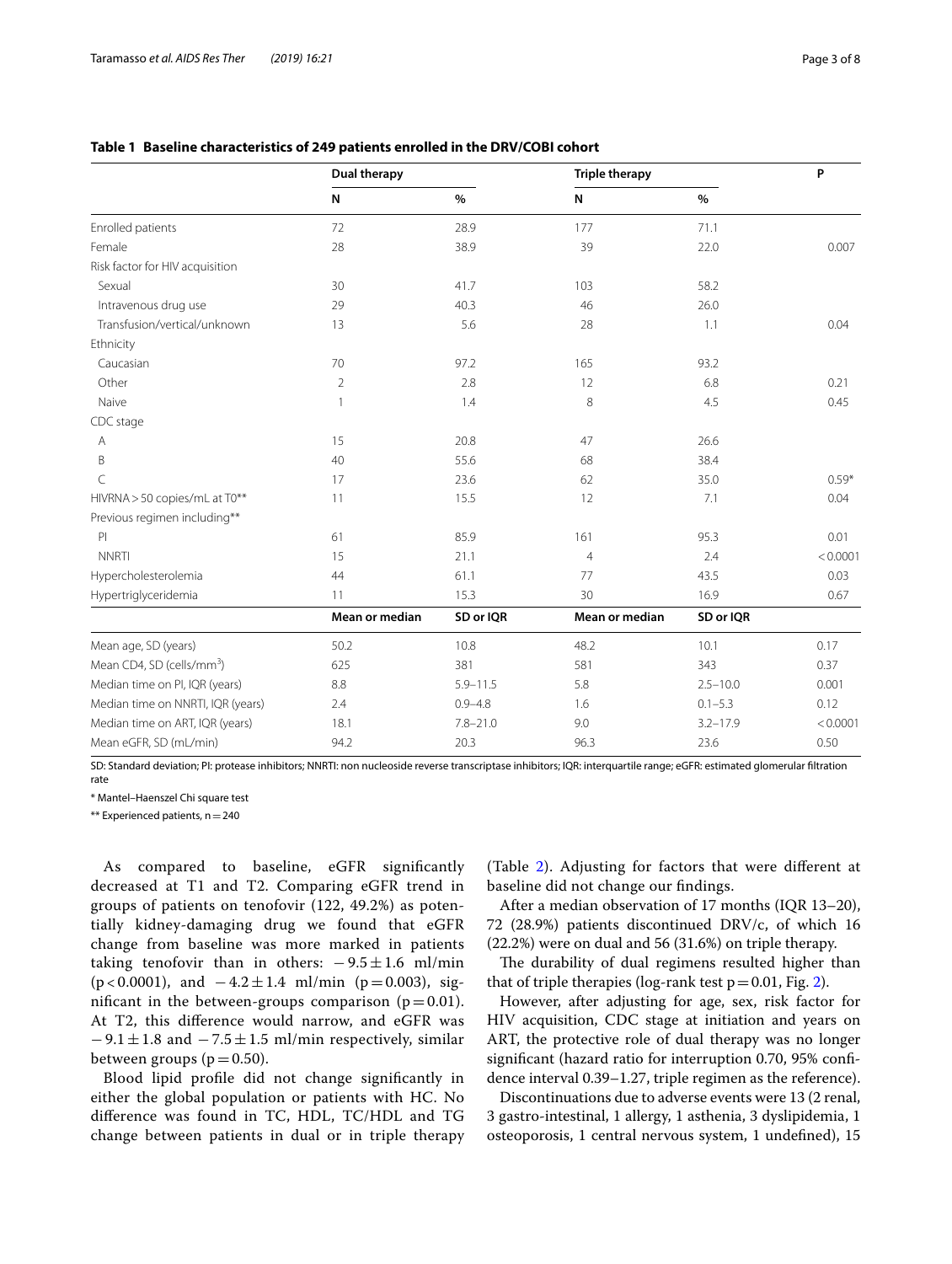

<span id="page-3-0"></span>discontinued for simplifcations or pro-active switches. Two patients discontinued DRV/c for treatment failure; 2 died (1 lung cancer, 1 unknown reason). Four interrupted because of drug–drug interactions, 8 for low adherence/ patient's preference. Twenty-six were lost to follow-up. Most adverse events and simplifcations occurred in the triple regimen group (Table [3](#page-4-1)).

# **Discussion**

This study investigated the safety and durability profile of DRV/c in a large prospective cohort (SCOLTA). Our results showed DRV/c was well tolerated and adverse events leading to discontinuations occurred in 13 patients, namely 5% of the study population. In the group of patients on triple therapy, simplifcation was the principal cause of discontinuation (14 patients on triple therapy vs. 1 patient on dual therapy). Of note, DRV/c has demonstrated low rate of virological failure (2 patients, 2.8%).

The rate of discontinuations due to adverse events was higher than that seen in EMERALD (i.e. 1%) and AMBER (i.e. 2%) trials  $[10, 12]$  $[10, 12]$  $[10, 12]$  $[10, 12]$ , but similar to real-life studies on DRV/ritonavir (i.e. 3–5%) [[11,](#page-6-10) [19\]](#page-6-18), suggesting, possibly, a lower threshold of tolerance for adverse events, or also a more difficult-to-treat population, in the context of real-life studies compared to clinical trials. Regarding the metabolic aspects of DRV safety,

<span id="page-3-1"></span>

| Table 2 Changes in estimated glomerular filtration<br>rate (eGFR), CD4+T cell count (CD4), and lipids at 24<br>and 48 weeks after starting darunavir/cobicistat |         |              |         |                |                |  |  |
|-----------------------------------------------------------------------------------------------------------------------------------------------------------------|---------|--------------|---------|----------------|----------------|--|--|
|                                                                                                                                                                 |         | Dual therapy |         | Triple therapy | P              |  |  |
|                                                                                                                                                                 | Mean SD |              | Mean SD |                | between groups |  |  |
| eGFR mL/min                                                                                                                                                     |         |              |         |                |                |  |  |
| T <sub>0</sub>                                                                                                                                                  | 94.2    | 20.3         | 96.3    | 236            |                |  |  |
|                                                                                                                                                                 | 90 Z    | 190          | 88.7    | -21 7          |                |  |  |

| eGFR mL/min                 |         |            |         |            |      |
|-----------------------------|---------|------------|---------|------------|------|
| T <sub>0</sub>              | 94.2    | 20.3       | 96.3    | 23.6       |      |
| T1                          | 90.2    | 19.0       | 88.7    | 21.7       |      |
| T <sub>2</sub>              | 86.7    | 17.7       | 87.7    | 18.6       |      |
| T1-T0 (mean, SE)            | $-4.6*$ | 1.8        | $-7.6*$ | 1.3        | 0.19 |
| T2-T0 (mean, SE)            | $-7.6*$ | 1.9        | $-8.5*$ | 1.4        | 0.71 |
| $CD4$ cells/mm <sup>3</sup> |         |            |         |            |      |
| T <sub>0</sub>              | 625.2   | 381.0      | 580.6   | 342.9      |      |
| T1                          | 653.3   | 309.2      | 641.0   | 364.4      |      |
| T <sub>2</sub>              | 712.6   | 326.0      | 664.1   | 365.0      |      |
| T1-T0 (mean, SE)            | 18.5    | 30.5       | $60.8*$ | 15.6       | 0.22 |
| T2-T0 (mean, SE)            | 35.3    | 26.7       | $64.2*$ | 19.1       | 0.38 |
| HDL mg/dL                   |         |            |         |            |      |
| T <sub>0</sub>              | 51.0    | 16.6       | 47.0    | 14.8       |      |
| T1                          | 50.2    | 15.6       | 47.9    | 14.8       |      |
| T <sub>2</sub>              | 52.8    | 16.3       | 47.3    | 15.2       |      |
| T1-T0 (mean, SE)            | $-1.2$  | 1.0        | 1.2     | 0.8        | 0.07 |
| T2-T0 (mean, SE)            | 1.8     | 2.2        | 0.7     | 1.2        | 0.62 |
| TC mg/dL                    |         |            |         |            |      |
| T <sub>0</sub>              | 200.0   | 47.6       | 187.3   | 42.5       |      |
| T1                          | 199.4   | 45.8       | 190.0   | 40.8       |      |
| T <sub>2</sub>              | 204.5   | 45.3       | 192.5   | 46.6       |      |
| T1-T0 (mean, SE)            | $-1.2$  | 3.6        | 3.6     | 2.3        | 0.24 |
| T2-T0 (mean, SE)            | 0.1     | 5.0        | 2.4     | 3.3        | 0.69 |
| TG mg/dL                    |         |            |         |            |      |
| T0 (median, IQR)            | 128     | 92-169     | 124     | 88-168     |      |
| T1 (median, IQR)            | 133     | 97-177     | 111     | $86 - 167$ |      |
| T2 (median, IQR)            | 145     | $90 - 183$ | 120     | $86 - 194$ |      |
| T1-T0 (mean, SE)            | 32.3    | 31.7       | $-5.7$  | 4.4        | 0.24 |
| T2-T0 (mean, SE)            | 4.3     | 8.6        | 3.3     | 6.5        | 0.92 |
| TC/HDL                      |         |            |         |            |      |
| T <sub>0</sub>              | 4.20    | 1.34       | 4.27    | 1.37       |      |
| T1                          | 4.26    | 1.39       | 4.25    | 1.38       |      |
| T <sub>2</sub>              | 4.11    | 1.21       | 4.31    | 1.29       |      |
| T1-T0 (mean, SE)            | 0.07    | 0.08       | $-0.05$ | 0.08       | 0.31 |
| T2-T0 (mean, SE)            | $-0.13$ | 0.14       | $-0.05$ | 0.09       | 0.62 |

SD: Standard deviation; SE: standard error; T0: baseline; T1: 24 week follow up; T2: 48 week follow up; TC: total cholesterol, TG: triglycerides; HDL: HDL cholesterol

\* P for change from baseline<0.05

PI and, in particular, ritonavir-boosted PI, have been associated in the past to altered insulin sensitivity and unfavourable metabolic profle [[20](#page-6-19)]. However, in a previous study, the switch from ritonavir to cobicistat was followed by a signifcant reduction in TC, LDL, but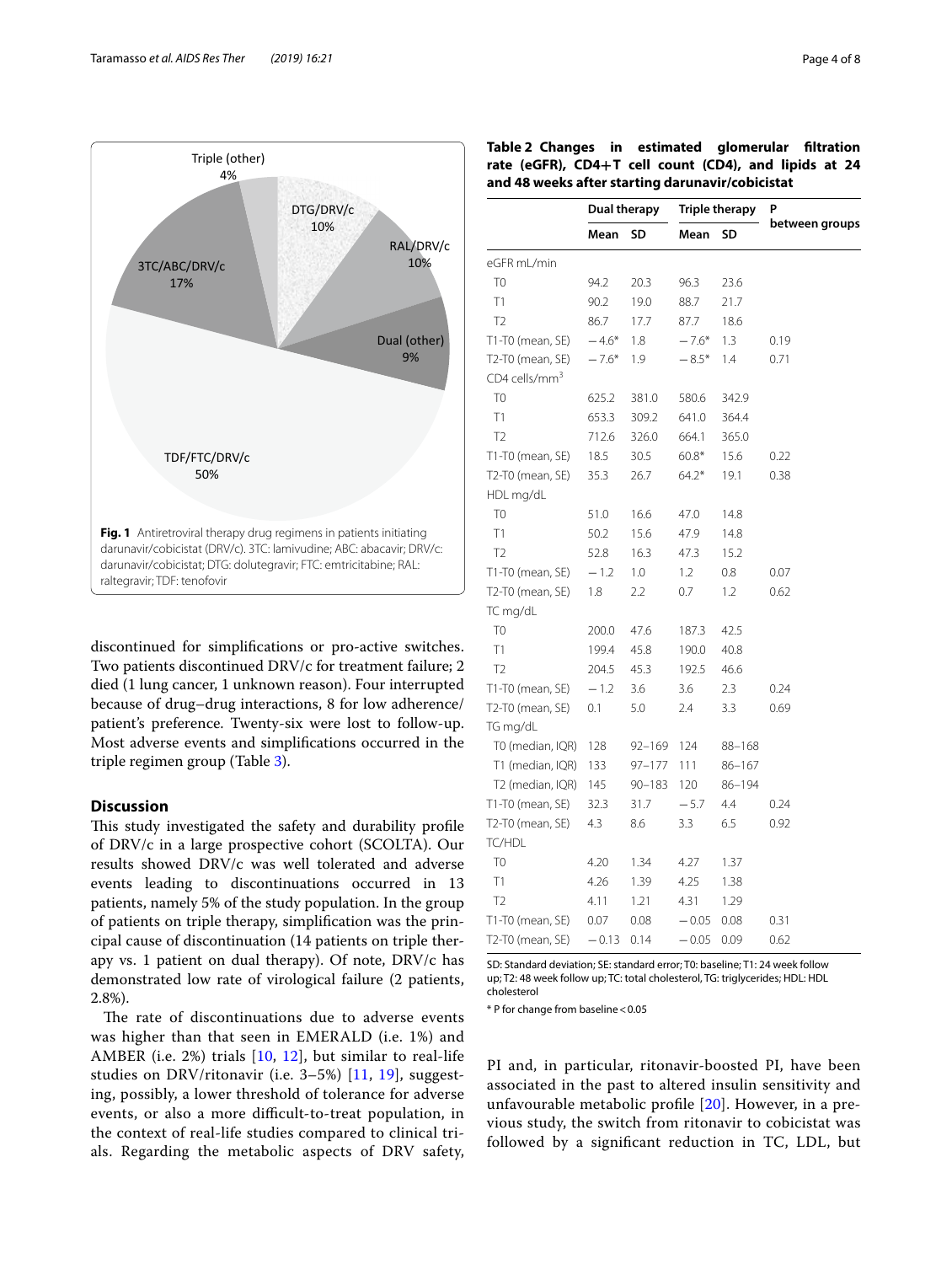

<span id="page-4-1"></span><span id="page-4-0"></span>

|                                    | Dual therapy |      | Triple therapy |      | <b>Total</b>   |      |
|------------------------------------|--------------|------|----------------|------|----------------|------|
|                                    | $N = 72$     | $\%$ | $N = 177$      | $\%$ | $N = 249$      | $\%$ |
| Adverse events                     |              | 1.4  | 12             | 6.8  | 13             | 5.2  |
| Simplification/proactive switch    |              | 1.4  | 14             | 7.9  | 15             | 6.0  |
| Patient's preference/low adherence |              | 2.8  | 6              | 3.4  | 8              | 3.2  |
| Therapeutic failure                |              | 2.8  | $\Omega$       | 0.0  |                | 0.8  |
| Death                              | 0            | 0.0  |                | 1.1  |                | 0.8  |
| Drug-drug interaction              |              | 1.4  |                | 1.7  | $\overline{4}$ | 1.6  |
| Other reasons                      |              | 1.4  |                | 0.6  |                | 0.8  |
| Lost to follow-up                  | 8            | 11.1 | 18             | 10.2 | 26             | 10.4 |

also of HDL, and TG levels in patients with HC [[14](#page-6-13)]. In our prospective observation, despite most patients were switching from ritonavir boosted PI to DRV/c, we did not observe signifcant change in lipids, even in the sub-analysis focused on patients with higher baseline triglycerides and cholesterol levels, which were those expected to experience the greatest lipid changes [\[14](#page-6-13), [21\]](#page-6-20). These results were consistent with previous studies including a large proportion of patients on ritonavir-boosted PI regimens who switched to DRV/c [\[12](#page-6-11), [16\]](#page-6-15), although lipid changes could have been partially confounded by the presence or removal of tenofovir disoproxil fumarate (TDF) from the regimen after the switch, with consequent lost of its lipid lowering efect [[22](#page-6-21)]. Another issue related to the use of cobicistat is its inhibition of the tubular secretion of creatinine, owing to an expected apparent decrease of average 10 mL/ min in the eGFR [[23](#page-6-22)]. In the SCOLTA cohort, a reduction of eGFR was found, more evident after 6 months in people taking tenofovir disoproxil fumarate (TDF). A worse eGFR trend in course of TDF associated to cobicistat was also noticed in other studies [[10,](#page-6-9) [12](#page-6-11)],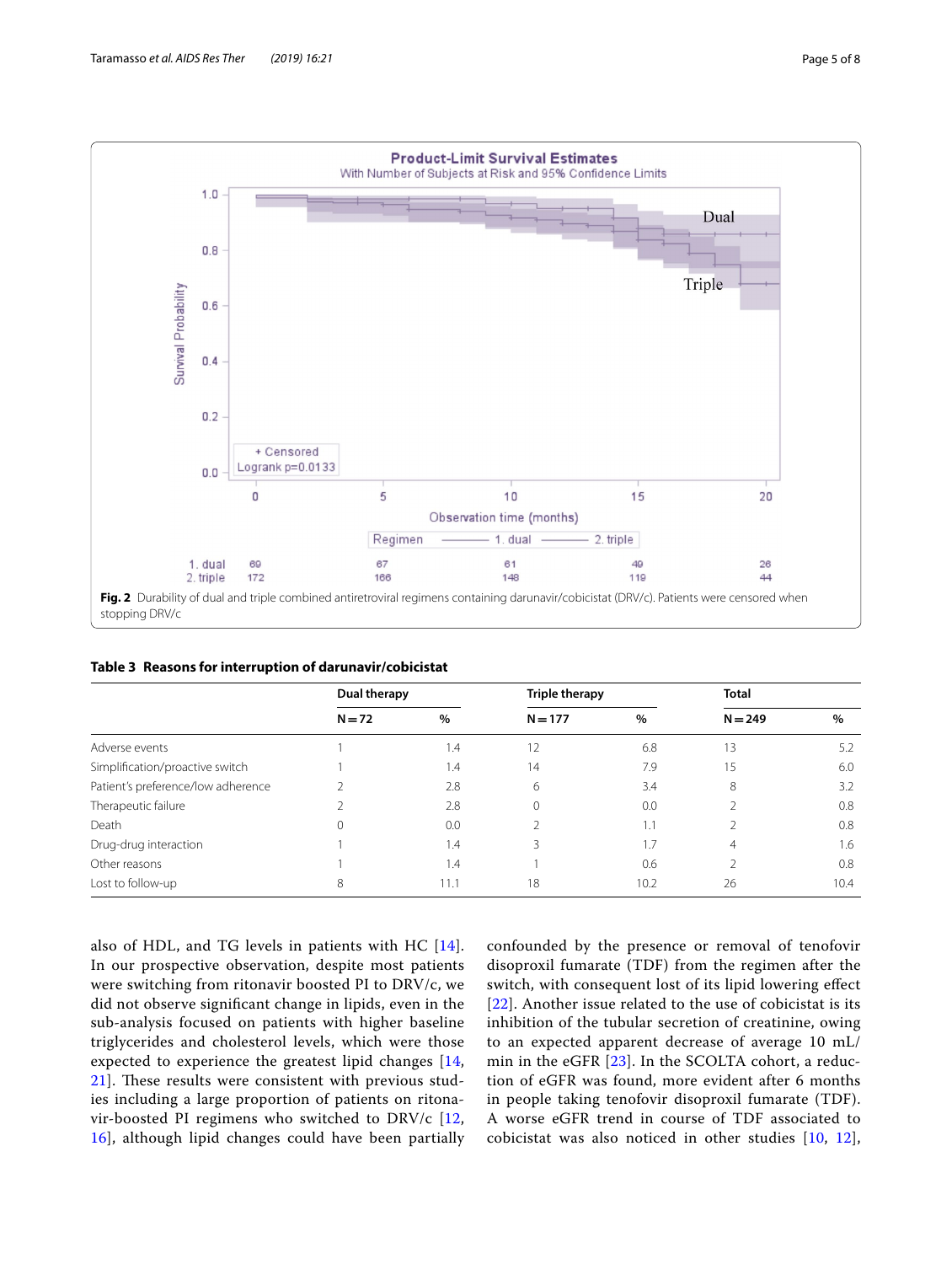suggesting the possibility of a TDF-boosting efect of cobicistat, also previously hypothesized for ritonavir [[24](#page-6-23), [25\]](#page-6-24). Indeed, DRV/c is expected to increase TDF plasma concentration due to P-glycoprotein inhibition, although there are currently inadequate data to determine whether TDF and DRV/c co-administration could be associated with highest risk of renal toxicity [[26](#page-6-25)]. However, the eGFR decline at T2 was similar in patients who were tacking TDF or not.

Finally, two out of 249 patients  $($  < 1%), experienced virological failure in the observation period (median 17 months), similar or even lower when compared with previous data [\[10](#page-6-9), [12](#page-6-11), [19](#page-6-18)].

Despite this, the total discontinuation rate was unexpectedly high, with 29% of the study population who stopped DRV/c, often for reasons other than adverse events, namely treatment simplifcations, proactive switches or drug interactions. Those data could potentially be diferent with the arrival of the new single tablet formulation of DRV/c and tenofovir alafenamide (TAF), that could bring to lower rate of simplifcation thanks to the advantage of a single-pill regimen and the excellent safety profle of its TAF component [[10,](#page-6-9) [12](#page-6-11), [27\]](#page-6-26). On the other hand, the ageing of the HIV infected population and the desire of minimizing the possible metabolic efects of ART could be another important reason for proactive PI withdrawal from the regimen [[28](#page-6-27)].

Of note, dual therapies showed a lower number of discontinuations due to any cause and also to adverse events. A possible explanation could be that the current direction of the modern HIV care is an optimization and a customization of the treatment, with dual therapies based on PI being tailored on patients needs. [\[29](#page-7-0)] On the contrary, PI triple therapy might be more generally prescribed to anyone, but demonstrated lower durability [[30](#page-7-1), [31\]](#page-7-2), mainly for simplifcation or tolerability issues. Indeed, PIs have now many competitors in the modern ART scenario, including integrase inhibitors and rilpivirine, characterized by good tolerability and high durability [[32–](#page-7-3)[35](#page-7-4)]. In fact, despite DRV/c can be used in both naïve and experienced patients, our results showed as, in real life, it was mainly used in subjects switching from antiretroviral treatments already containing PI.

The present study has some limitations. First, a large number of heterogeneous ART regimens were included, comporting a possible confounding role of the accompanying backbones, if any. Second, SCOLTA protocol does not collect genotypic resistance data, and thus a further characterization of the study population and, in particular, of patients taking dual regimens, was not possible. Third, 48 weeks follow up was not available for a part of patients, limiting the power of some results.

# **Conclusions**

To our knowledge, this study is one of the largest prospective studies available to date on DRV/c use in a real-life context. The study included a large number of patients with a long history of past antiretroviral therapy, allowing the prospective evaluation of DRV/c safety and efficacy in a complex study population, likely similar to the one in care, and in treatment with PI, in clinical settings. DRV/c was safe and well tolerated in SCOLTA cohort and only 2 patients discontinued it due to virological failure. Dual therapies showed a better profle of tolerability and a longer durability compared to triple therapies.

#### **Acknowledgements**

We want to acknowledge all the members of Coordinamento Italiano Studio Allergie e Infezione da HIV (CISAI).

Coordinators: Paolo Bonfanti (Lecco), Antonio Di Biagio (Genova) Data Management: Elena Ricci (Milano). Participating Centres: E. Sarchi, G. Chichino (Alessandria); C. Bellacosa, G. Angarano (Bari); L. Calza (Bologna); B. Menzaghi, M. Farinazzo (Busto Arsizio); G. Angioni (Cagliari); M. Gussio, B.M. Celesia (Catania); K. Falasca (Chieti); A. Mastroianni, G. Guadagnino (Cosenza); F. Vichi, E. Salomoni (Firenze); C. Martinelli (Firenze); A. Di Biagio, L. Nicolini (Genova); G. Cenderello (Genova); P. Bonfanti, C. Molteni (Lecco); G.F. Pellicanò, A Nunnari (Messina); L. Valsecchi, L. Cordier, S. Parisini, G. Rizzardini (Milano); S. Rusconi, F. Conti (Milano); A. Bandera, L. Taramasso, A. Gori (Milano); D. Motta, M. Puoti (Milano); N. Squillace, G.M. Migliorino (Monza); P. Maggi, S. Martini (Napoli); A. Cascio, M. Trizzino (Palermo); R. Gulminetti (Pavia); G.V. De Socio (Perugia); D. Cibelli, G. Parruti (Pescara); C. Dentone (Sanremo); G. Madeddu, M.S. Mameli (Sassari); G. Orofno, M. Guastavigna (Torino).

#### **Authors' contributions**

LT. ADB and PB were responsible for study ideation and design of the work: ER was responsible for statistical analysis; PB, ER and ADB were responsible for coordination among sites; LT wrote the initial version of the paper; AC, LV, BM, NS, PM, GVDS, CD, GM, GFP, LC, ADB and PB reviewed and contributed to the writing of the fnal version of the paper; LT, AC, LV, BM, NS, PM, GVDS, CD, GM, GFP, LC, GA, PB and ABD enrolled and followed study participants, contributed to data collecting (laboratory or clinical) and controlled data accuracy. All the authors have critically reviewed. All authors read and approved the fnal manuscript.

#### **Funding**

This research did not receive any specifc grant from funding agencies in the public, commercial, or not-for-proft sectors.

#### **Availability of data and materials**

The dataset used and analyzed during the current study is available from the corresponding author on reasonable request.

## **Ethics approval and consent to participate**

The study protocol of the SCOLTA Group was approved by local ethical committees (Comitato Etico Regione Liguria, Ospedale Policlinico San Martino, Italy; Comitato Etico Palermo 1, Italy; Comitato Etico Milano Area 1, Italy; Comitato Etico ASST Valle Olona, c/o Azienda Ospedaliera "Ospedale di Circolo e Fondazione Macchi di Varese", Italy; Comitato Etico, Università degli Studi Milano-Bicocca, Monza, Italy; Comitato Etico Interregionale, Policlinico di Bari, Italy; Comitato Etico delle Aziende Sanitarie dell'Umbria (CEAS Umbria), Ellera di Corciano (Perugia), Italy; Comitato Etico dell'Azienda Ospedaliero-Universitaria di Sassari, Italy; Comitato Etico Messina, Italy; Comitato Etico Indipendente di Area Vasta Emilia Centro (CE-AVEC), Bologna, Italy; Comitato Etico Indipendente della A.O.U. di Cagliari, Italy; Comitato Etico Azienda Socio Sanitaria Territoriale ASST Lecco, Italy) and conducted in accordance with the ethical principles stated in the the Declaration of Helsinki. Written consent was obtained from all participants.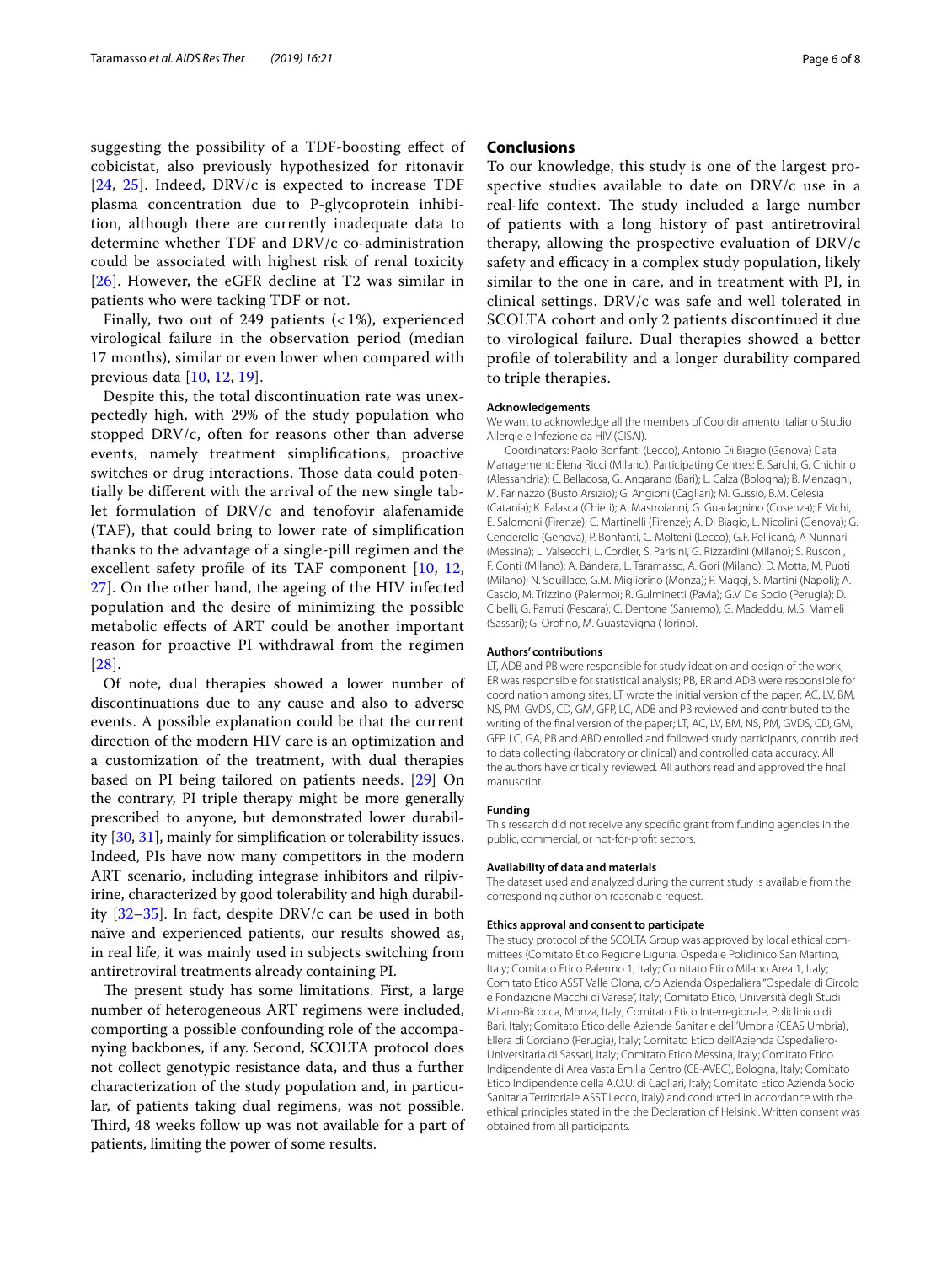#### **Consent for publication**

Not applicable.

#### **Competing interests**

The authors declare that they have no competing interests.

#### **Author details**

<sup>1</sup> Department of Health Science (DISSAL), Infectious Disease Clinic, University of Genova, Genoa, Italy. <sup>2</sup> Infectious Diseases Unit, Department of Internal Medicine, Fondazione IRCCS Ca' Granda Ospedale Maggiore Policlinico, Via Francesco Sforza 35, 20122 Milan, Italy. 3 Dipartimento Donna-Bambino-Neonato, Fondazione IRCCS Ca' Granda Ospedale Maggiore Policlinico, Milan, Italy. 4 Department of Health Promotion Sciences, Maternal and Infant Care, Internal Medicine and Medical Specialties (PROMISE) - Infectious Disease Unit, Policlinico "P. Giaccone", University of Palermo, Palermo, Italy. <sup>5</sup> Infectious Disease Unit (I Divisione), ASST Fatebenefratelli Sacco, Milan, Italy. <sup>6</sup> Infectious Disease Unit, ASST della Valle Olona, Busto Arsizio, Italy. 7 Infectious Disease Unit, San Gerardo Hospital, University of Milano-Bicocca, Monza, Italy.<br><sup>8</sup> Infectious Diseases Clinic University of Campania "Luigi Vanvitelli", Neaples, Italy. <sup>9</sup> Infectious Disease Unit, Santa Maria Hospital, Perugia, Italy. <sup>10</sup> Infectious Disease Unit, Sanremo Hospital, Sanremo, Italy. 11 Unit of Infectious Diseases, Department of Medical, Surgical and Experimental Sciences, University of Sassari, Sassari, Italy. <sup>12</sup> Unit of Infectious Diseases, Department of Human Pathology of the Adult and the Developmental Age "G. Barresi", University of Messina, Messina, Italy. 13 Department of Medical and Surgical Sciences, Unit of Infectious Diseases, 'Alma Mater Studiorum' University of Bologna, S. Orsola-Malpighi Hospital, Bologna, Italy. 14 Infectious Disease Unit, SS Trinità Hospital, Cagliari, Italy. 15 Infectious Disease Unit, Ospedale A. Manzoni, Lecco, Italy. 16 Infectious Diseases Clinic, Policlinico Hospital San Martino, Genoa, Italy.

# Received: 6 June 2019 Accepted: 8 August 2019 Published online: 26 August 2019

#### **References**

- <span id="page-6-0"></span>Wu X, Liu H, Xiao H, Conway JA, Kappes JC. Inhibition of human and simian immunodefciency virus protease function by targeting Vpx-proteasemutant fusion protein into viral particles. J Virol. 1996;70(6):3378–84.
- <span id="page-6-1"></span>2. Tejerina F, Bernaldo de Quirós JC. Protease inhibitors as preferred initial regimen for antiretroviral-naive HIV patients. AIDS Rev. 2011;13:227–33.
- <span id="page-6-2"></span>3. EACS Guidelines. 2018. European AIDS Clinical Society. [http://www.eacso](http://www.eacsociety.org/guidelines/eacs-guidelines/eacs-guidelines.html) [ciety.org/guidelines/eacs-guidelines/eacs-guidelines.html](http://www.eacsociety.org/guidelines/eacs-guidelines/eacs-guidelines.html).
- <span id="page-6-3"></span>4. DHHS, Panel on Antiretroviral Guidelines for Adults and Adolescents. Guidelines for the use of antiretroviral agents in HIV-1-infected adults and adolescents. 2017. Department of Health and Human Services. [https://aidsinfo.nih.gov/contentfles/AdultandAdolescentGL003510.pdf.](https://aidsinfo.nih.gov/contentfiles/AdultandAdolescentGL003510.pdf) Accessed 4 June 2019.
- <span id="page-6-4"></span>5. Antinori A, Di Biagio A, Marcotullio S, Sarmati L, Andreoni M, Angarano G, et al. Evidence-based renewal of the Italian guidelines for the use of antiretroviral agents and the diagnostic-clinical management of HIV-1 infected persons. New Microbiol. 2018;41(4):247–55.
- <span id="page-6-5"></span>6. Loutfy MR, Walmsley SL. Salvage antiretroviral therapy in HIV infection. Expert Opin Pharmacother. 2002;3:81–90.
- <span id="page-6-6"></span>7. Capetti AF, De Socio GV, Cossu MV, Sterrantino C, Cenderello G, Cattelan A, et al. Durability of dolutegravir plus boosted darunavir as salvage or simplifcation of salvage regimens in HIV-1 infected, highly treatmentexperienced subjects. HIV Clin Trials. 2018;19:242–8.
- <span id="page-6-7"></span>8. Xu L, Liu H, Murray BP, Callebaut C, Lee MS, Hong A, et al. Cobicistat (GS-9350): a potent and selective inhibitor of human CYP3A as a novel pharmacoenhancer. ACS Med Chem Lett. 2010;1:209–13.
- <span id="page-6-8"></span>9. Markowitz M, Saag M, Powderly W, Hurley AM, Hsu A, Valdes JM, et al. A preliminary study of ritonavir, an inhibitor of HIV-1 protease, to treat HIV-1 infection. N Engl J Med. 1993;23:1534–9.
- <span id="page-6-9"></span>10. Eron JJ, Orkin C, Gallant J, et al. A week-48 randomized phase-3 trial of darunavir/cobicistat/emtricitabine/tenofovir alafenamide in treatmentnaive HIV-1 patients. AIDS. 2018;32(11):1431–42. [https://doi.org/10.1097/](https://doi.org/10.1097/QAD.0000000000001817) [QAD.0000000000001817.](https://doi.org/10.1097/QAD.0000000000001817)
- <span id="page-6-10"></span>11. Tashima K, Crofoot G, Tomaka FL, Kakuda TN, Brochot A, Vanveggel S, et al. Cobicistat-boosted darunavir in HIV-1-infected adults: week 48 results of

a Phase IIIb, open-label single-arm trial. AIDS Res Ther. 2014;11:39. [https://](https://doi.org/10.1186/1742-6405-11-39) [doi.org/10.1186/1742-6405-11-39](https://doi.org/10.1186/1742-6405-11-39).

- <span id="page-6-11"></span>12. Orkin C, Molina JM, Negredo E, Arribas JR, Gathe J, Eron JJ, et al. Efficacy and safety of switching from boosted protease inhibitors plus emtricitabine and tenofovir disoproxil fumarate regimens to single-tablet darunavir, cobicistat, emtricitabine, and tenofovir alafenamide at 48 weeks in adults with virologically suppressed HIV-1 (EMERALD): a phase 3, randomised, non-inferiority trial. Lancet HIV. 2018;5:e23–34.
- <span id="page-6-12"></span>13. Fisher M, McDonald C, Moyle G, Martorell C, Ramgopal M, Laplante F, et al. Switching from ritonavir to cobicistat in HIV patients with renal impairment who are virologically suppressed on a protease inhibitor. J Int AIDS Soc. 2014;17(4 Suppl 3):19824.
- <span id="page-6-13"></span>14. Echeverría P, Bonjoch A, Puig J, Ornella A, Clotet B, Negredo E. Signifcant improvement in triglyceride levels after switching from ritonavir to cobicistat in suppressed HIV-1-infected subjects with dyslipidaemia. HIV Med. 2017;18:782–6.
- <span id="page-6-14"></span>15. Santos JR, Curran A, Navarro-Mercadé J, Navarro-Mercade J, Ampuero MF, Pelaez P, et al. Simplifcation of antiretroviral treatment from darunavir/ ritonavir monotherapy to darunavir/cobicistat monotherapy: efectiveness and safety in routine clinical practice. AIDS Res Hum Retroviruses. 2019;35:513–8.
- <span id="page-6-15"></span>16. Mena A, Cid P, Dueñas C, Garcinuño MÁ, Lorenzo JF, Margusino L, et al. Darunavir/cobicistat maintains the efectiveness of darunavir/ritonavir in HIV-infected patients under mono or dual therapy. HIV Clin Trials. 2018;19:197–201.
- <span id="page-6-16"></span>17. Cockcroft DW, Gault MH. Prediction of creatinine clearance from serum creatinine. Nephron. 1976;16:31–41.
- <span id="page-6-17"></span>18. Division of AIDS (DAIDS) Table for Grading the Severity of Adult and Pediatric Adverse Events. Version 2.0, November 2014 [https://rsc.tech-res.](https://rsc.tech-res.com/docs/default-source/safety/daids_ae_grading_table_v2_nov2014.pdf) [com/docs/default-source/safety/daids\\_ae\\_grading\\_table\\_v2\\_nov20](https://rsc.tech-res.com/docs/default-source/safety/daids_ae_grading_table_v2_nov2014.pdf) [14.pdf](https://rsc.tech-res.com/docs/default-source/safety/daids_ae_grading_table_v2_nov2014.pdf). Accessed 4 June 2019.
- <span id="page-6-18"></span>19. Menzaghi B, Ricci E, Carenzi L, Parruti G, Orofno G, Gustavigna M, et al. Safety and durability in a cohort of HIV-1 positive patients treated with once and twice daily darunavir-based therapy (SCOLTA Project). Biomed Pharmacother. 2013;67(4):293–8.
- <span id="page-6-19"></span>20. Calza L, Colangeli V, Borderi M, Coladonato S, Tazza B, Bon I, et al. Improvement in insulin sensitivity and serum leptin concentration after the switch from a ritonavir-boosted PI to raltegravir or dolutegravir in nondiabetic HIV-infected patients. J Antimicrob Chemother. 2019;74(3):731– 8. [https://doi.org/10.1093/jac/dky507.](https://doi.org/10.1093/jac/dky507)
- <span id="page-6-20"></span>21. Taramasso L, Tatarelli P, Ricci E, Madeddu G, Menzaghi B, Squillace N, et al. Improvement of lipid profle after switching from efavirenz or ritonavirboosted protease inhibitors to rilpivirine or once-daily integrase inhibitors: results from a large observational cohort study (SCOLTA). BMC Infect Dis. 2018;18:357.
- <span id="page-6-21"></span>22. Santos JR, Saumoy M, Curran A, Bravo I, Llibre JM, Navarro J, et al. Tenofovir/emtricitabine infUence on LIPid metabolism (TULIP) Study Group. The lipid-lowering efect of tenofovir/emtricitabine: a randomized, crossover, double-blind, placebo-controlled trial. Clin Infect Dis. 2015;61:403–8.
- <span id="page-6-22"></span>23. German P, Liu HC, Szwarcberg J, Hepner M, Andrews J, Kearney BP, et al. Efect of cobicistat on glomerular fltration rate in subjects with normal and impaired renal function. J Acquir Immune Defc Syndr. 2012;61:32–40.
- <span id="page-6-23"></span>24. Goicoechea M, Liu S, Best B, Sun S, Jain S, Kemper C, et al. Greater tenofovir-associated renal function decline with protease inhibitor-based versus nonnucleoside reverse-transcriptase inhibitor-based therapy. J Infect Dis. 2008;197:102–8.
- <span id="page-6-24"></span>25. Taramasso L, Ricci E, Celesia BM, Bonfanti P, Quirino T, Squillace N, et al. Co-administration of tenofovir plus protease inhibitor based antiretroviral therapy during sofosbuvir/ledipasvir treatment for HCV infection: much Ado About Nothing? Clin Res Hepatol Gastroenterol. 2017;41(5):e76–9.
- <span id="page-6-25"></span>26. Rezolsta Summary of Product characteristics, Jannsen-Cilag ltd, June 2018.
- <span id="page-6-26"></span>27. Squillace N, Bozzi G, Colella E, Gori A, Bandera A. Darunavir-cobicistatemtricitabine-tenofovir alafenamide: safety and efficacy of a protease inhibitor in the modern era. Drug Des Devel Ther. 2018;12:3635–43.
- <span id="page-6-27"></span>28. Guaraldi G, Marcotullio S, Maserati R, Gargiulo M, Milic J, Franconi I, et al. The management of geriatric and frail HIV patients. A 2017 update from the Italian guidelines for the use of antiretroviral agents and the diagnostic-clinical management of HIV-1 infected persons. J Frailty Aging. 2018;2018(8):10–6.